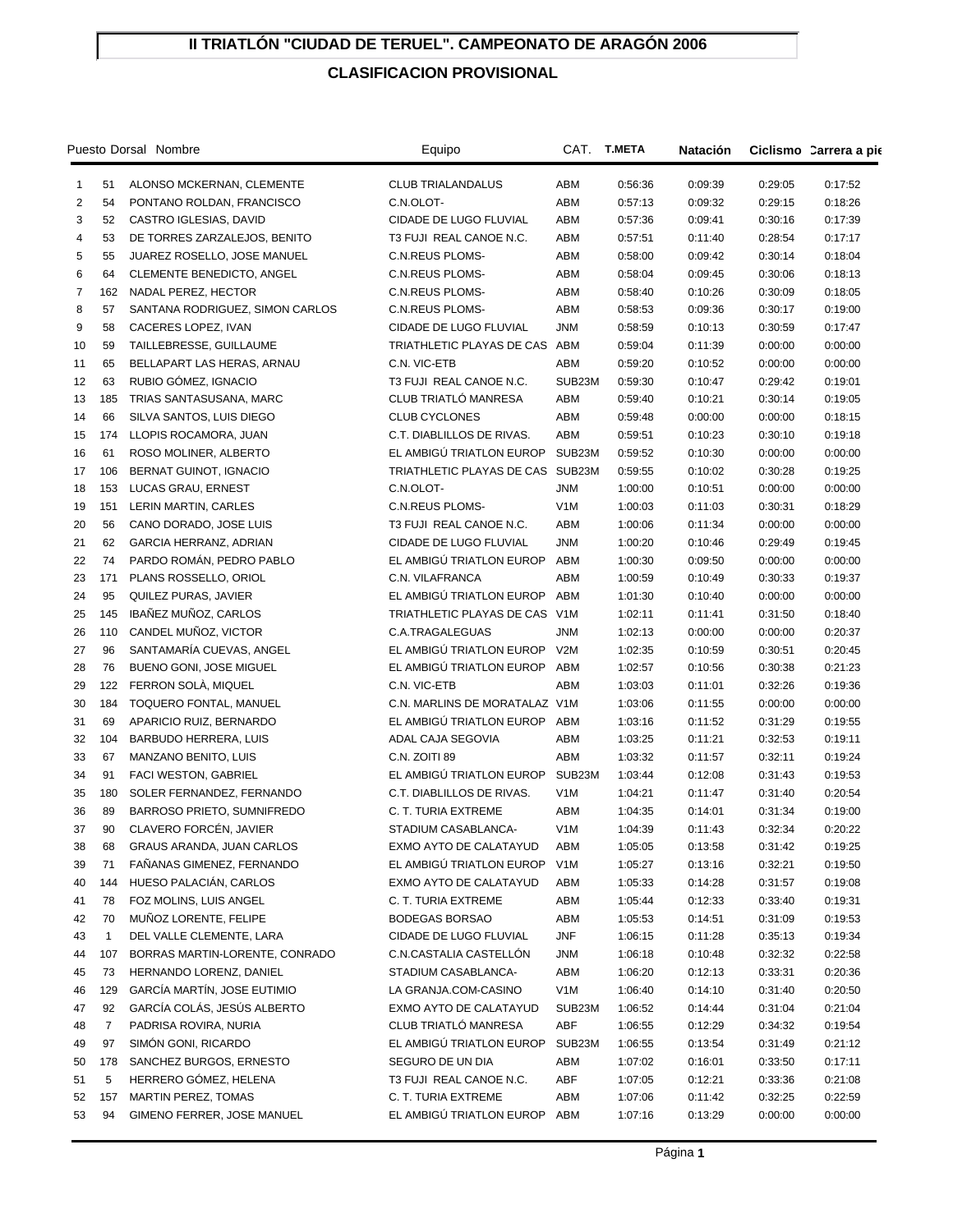| Puesto Dorsal Nombre |                |                                | Equipo                        | CAT.             | <b>T.META</b> | Natación |         | Ciclismo Carrera a pie |
|----------------------|----------------|--------------------------------|-------------------------------|------------------|---------------|----------|---------|------------------------|
| 54                   |                | 176 ROS LLOPIS, MIGUEL         | C.A.TRAGALEGUAS               | JNM              | 1:07:29       | 0:12:45  | 0:31:27 | 0:23:17                |
| 55                   | 72             | YUS PARICIO, JOSE ANDRÉS       | C. T. TURIA EXTREME           | <b>JNM</b>       | 1:07:41       | 0:11:41  | 0:33:53 | 0:22:07                |
| 56                   | 6              | REGIDOR SANZ, SARA             | T3 FUJI REAL CANOE N.C.       | SUB23F           | 1:07:47       | 0:11:29  | 0:33:54 | 0:22:24                |
| 57                   | 9              | QUINTANA MADEHEIM, MARTINA     | FUJI REAL CANOE N.C.          | ABF              | 1:07:56       | 0:11:30  | 0:33:57 | 0:22:29                |
| 58                   | 158            | MARTINEZ COTO, BORJA           | C.T. DIABLILLOS DE RIVAS.     | SUB23M           | 1:08:17       | 0:12:19  | 0:33:10 | 0:22:48                |
| 59                   | 10             | SANCHEZ BELIS, INMACULADA      | CANAL DE ISABEL II.           | ABF              | 1:08:30       | 0:12:16  | 0:34:33 | 0:21:41                |
| 60                   | 166            | ORTIZ HERNANDEZ, SERGIO        | C.N. MARLINS DE MORATALAZ ABM |                  | 1:08:31       | 0:00:00  | 0:00:00 | 0:22:50                |
| 61                   | 3              | DÍAZ GUTIÉRREZ, LAURA          | <b>C.N.REUS PLOMS-</b>        | SUB23F           | 1:08:40       | 0:10:39  | 0:36:01 | 0:22:00                |
| 62                   | 103            | <b>BAHR, CRISTIAN</b>          | SEGURO DE UN DIA              | <b>JNM</b>       | 1:08:40       | 0:12:01  | 0:33:59 | 0:22:40                |
| 63                   | 75             | PINTANEL LOBACO, ROBERTO       | STADIUM CASABLANCA-           | V <sub>1</sub> M | 1:08:50       | 0:13:58  | 0:32:36 | 0:22:16                |
| 64                   | 163            | NUNEZ SANTAEMILIA, ADRIAN      | C.A.TRAGALEGUAS               | <b>CDM</b>       | 1:08:53       | 0:12:22  | 0:28:12 | 0:28:19                |
| 65                   | 8              | ZURBITU MARDONES, CRISTINA     | T3 FUJI REAL CANOE N.C.       | ABF              | 1:08:56       | 0:12:11  | 0:34:38 | 0:22:07                |
| 66                   | 87             | CAUDEVILLA ASENSIO, ANTONIO    | C. T. TURIA EXTREME           | ABM              | 1:08:57       | 0:11:54  | 0:34:01 | 0:23:02                |
| 67                   | 77             | GIL CONGET, RAUL               | EL AMBIGÚ TRIATLON EUROP      | ABM              | 1:08:59       | 0:13:31  | 0:32:21 | 0:23:07                |
| 68                   | 160            | MOHAMED OMAR, LEMHABA          | <b>BODEGAS BORSAO</b>         | <b>JNM</b>       | 1:09:08       | 0:13:59  | 0:32:34 | 0:22:35                |
| 69                   | $\overline{4}$ | DÍAZ GUTIÉRREZ, SARA           | C.N.REUS PLOMS-               | SUB23F           | 1:09:17       | 0:11:14  | 0:35:27 | 0:22:36                |
| 70                   | 98             | ALCOVER PEREZ, VIRGILIO        | <b>CLUB TRIATLÓ CARLET</b>    | ABM              | 1:09:20       | 0:13:33  | 0:32:58 | 0:22:49                |
| 71                   | 177            | ROY VICENTE, JAUME             | C.N.MOLINS DE REI-            | SUB23M           | 1:09:37       | 0:14:30  | 0:33:56 | 0:21:11                |
| 72                   | 161            | MONTÓN LLOP, JOSÉ              | C. T. TURIA EXTREME           | <b>CDM</b>       | 1:09:49       | 0:14:15  | 0:34:37 | 0:20:57                |
| 73                   | 86             | PLUMED SANCHO, JOSE MANUEL     | C. T. TURIA EXTREME           | V <sub>1</sub> M | 1:10:03       | 0:15:03  | 0:34:37 | 0:20:23                |
| 74                   | 99             | ARAGON MIGUEL, ALBERTO         | SEGURO DE UN DIA              | ABM              | 1:10:41       | 0:12:11  | 0:35:42 | 0:22:48                |
| 75                   | 26             | OLLE GATELL, DOLCA             | <b>C.N.REUS PLOMS-</b>        | <b>JNF</b>       | 1:10:44       | 0:11:48  | 0:35:05 | 0:23:51                |
| 76                   | 118            | DURO RUIZ, JUAN VICENTE        | <b>BICI-CLUB PICASSENT</b>    | ABM              | 1:10:47       | 0:12:07  | 0:33:42 | 0:24:58                |
| 77                   | 170            | PINTANEL LOBACO, VICTORIO      | STADIUM CASABLANCA-           | ABM              | 1:10:52       | 0:00:00  | 0:00:00 | 0:22:04                |
| 78                   | 109            | CANADELL PICART, DANI          | <b>CLUB TRIATLO SABADELL</b>  | ABM              | 1:10:54       | 0:14:38  | 0:34:03 | 0:22:13                |
| 79                   | 133            | <b>GARRIDO RUBIO, FERNANDO</b> | CDBT. BRICOBLOCK-ESPROT       | ABM              | 1:11:33       | 0:14:39  | 0:33:49 | 0:23:05                |
| 80                   | 32             | CONCEPCION MARTIN, INES        | T3 FUJI REAL CANOE N.C.       | ABF              | 1:11:34       | 0:12:25  | 0:37:05 | 0:22:04                |
| 81                   | 143            | HERNANDEZ ARRIBAS, RUBEN       | C.N. MARLINS DE MORATALAZ ABM |                  | 1:11:35       | 0:12:53  | 0:33:08 | 0:25:34                |
| 82                   | 108            | CALABUIG MARTINEZ, VICENTE     | C.T. JUMILLA                  | V1M              | 1:11:54       | 0:15:22  | 0:34:23 | 0:22:09                |
| 83                   | 22             | LOEHR MUÑOZ, SARA              | C.N. VILAFRANCA               | SUB23F           | 1:12:09       | 0:12:46  | 0:36:48 | 0:22:35                |
| 84                   | 85             | <b>BUESO ALBERDI, ANTONIO</b>  | C. T. TURIA EXTREME           | ABM              | 1:12:14       | 0:12:16  | 0:35:11 | 0:24:47                |
| 85                   | 149            | LAHOZ LIZANDRA, MANUEL         | SEGURO DE UN DIA              | ABM              | 1:12:22       | 0:15:56  | 0:34:01 | 0:22:25                |
| 86                   | 150            | LAPUENTE TERUEL, OCTAVIO JOSE  | C. T. TURIA EXTREME           | ABM              | 1:12:36       | 0:15:43  | 0:34:54 | 0:21:59                |
| 87                   | 83             | MONREAL HIJAR, ANTONIO         | EL AMBIGÚ TRIATLON EUROP      | V <sub>1</sub> M | 1:13:03       | 0:12:38  | 0:37:33 | 0:22:52                |
| 88                   | 175            | ROJO NÚÑEZ, JUAN               | T3 FUJI REAL CANOE N.C.       | ABM              | 1:13:06       | 0:13:11  | 0:34:26 | 0:25:29                |
| 89                   | 167            | ORTOLA ORTOLA, ALEJANDRO       | S.D.CORRECAMINOS              | ABM              | 1:13:21       | 0:14:39  | 0:35:23 | 0:23:19                |
| 90                   | 84             | RUIZ GALAY, MIGUEL ANGEL       | C.P.MAYENCOS-                 | V <sub>1</sub> M | 1:13:40       | 0:14:35  | 0:36:29 | 0:22:36                |
| 91                   | 126            | GARCIA DE MERLO, ADRIANO       | C.N. MARLINS DE MORATALAZ V1M |                  | 1:13:56       | 0:12:42  | 0:00:00 | 0:00:00                |
| 92                   | 30             | VIOLI, LESLIE                  | <b>C.N.REUS PLOMS-</b>        | ABF              | 1:14:00       | 0:13:27  | 0:37:02 | 0:23:31                |
| 93                   | 148            | LAHOZ LIZANDRA, IVAN           | SEGURO DE UN DIA              | ABM              | 1:14:13       | 0:17:16  | 0:34:22 | 0:22:35                |
| 94                   | 19             | FERNANDEZ VAZQUEZ, AMAYA       | STADIUM CASABLANCA-           | ABF              | 1:14:34       | 0:14:50  | 0:37:29 | 0:22:15                |
| 95                   | 115            | CLAVERAS DILOY, CARLOS         | C.N. ZOITI 89                 | ABM              | 1:14:40       | 0:14:13  | 0:37:07 | 0:23:20                |
| 96                   | 31             | DE GREGORIO LORENZO, ANA       | INDEPENDIENTE                 | CDF              | 1:15:38       | 0:14:53  | 0:37:41 | 0:23:04                |
| 97                   | 172            | REDONDO RODELAS, SERGIO        | <b>INDEPENDIENTE</b>          | ABM              | 1:15:44       | 0:15:36  | 0:38:02 | 0:22:06                |
| 98                   | 124            | GALVEZ RODELGO, PEDRO          | C.N. MARLINS DE MORATALAZ ABM |                  | 1:16:52       | 0:14:37  | 0:39:47 | 0:22:28                |
| 99                   | 80             | NAVARRO SIERRA, ANGEL          | SEGURO DE UN DIA              | V1M              | 1:16:53       | 0:18:12  | 0:37:31 | 0:21:10                |
| 100                  | 117            | DOMÍNGUEZ LÓPEZ, LUIS MIGUEL   | T3 FUJI REAL CANOE N.C.       | ABM              | 1:17:12       | 0:12:14  | 0:36:53 | 0:28:05                |
| 101                  | 17             | FABRA FELIP, SANDRA            | C.N.CASTALIA CASTELLÓN        | SUB23F           | 1:17:15       | 0:11:25  | 0:40:47 | 0:25:03                |
| 102                  | 155            | MARIA RABANAQUE, DAVID         | C. T. TURIA EXTREME           | CDM              | 1:17:23       | 0:16:09  | 0:37:12 | 0:24:02                |
| 103                  | 13             | ORTÍN HUESO, MÓNICA            | EXMO AYTO DE CALATAYUD        | JNF              | 1:17:42       | 0:14:57  | 0:37:27 | 0:25:18                |
| 104                  | 112            | CARPENA ESCUDERO, MANOLO       | CLUB TRIATLÓ CARLET           | ABM              | 1:17:50       | 0:18:13  | 0:37:14 | 0:22:23                |
| 105                  | 120            | ESPEJO ROIG, FRANCISCO         | C.T. CAMALEÓN-                | V1M              | 1:19:04       | 0:15:19  | 0:39:20 | 0:24:25                |
| 106                  | 28             | TOLOSA PARDINILLA, MARIA       | C.N. VIC-ETB                  | ABF              | 1:19:14       | 0:13:49  | 0:38:15 | 0:27:10                |
| 107                  | 123            | FONS VILAGRASA, JOAN MARC      | C.N.REUS PLOMS-               | ABM              | 1:19:25       | 0:14:06  | 0:39:31 | 0:25:48                |
| 108                  | 131            | GARCÍA ZARZA, ANDONI           | FUJI REAL CANOE N.C.          | V2M              | 1:20:23       | 0:16:18  | 0:40:16 | 0:23:49                |
| 109                  | 105            | BELLO MONTERO, ANGEL           | SEGURO DE UN DIA              | V1M              | 1:20:24       | 0:16:40  | 0:39:44 | 0:24:00                |
| 110                  | 25             | MORA SIMON, NOELIA             | C.T. DIABLILLOS DE RIVAS.     | SUB23F           | 1:20:25       | 0:17:50  | 0:00:00 | 0:00:00                |